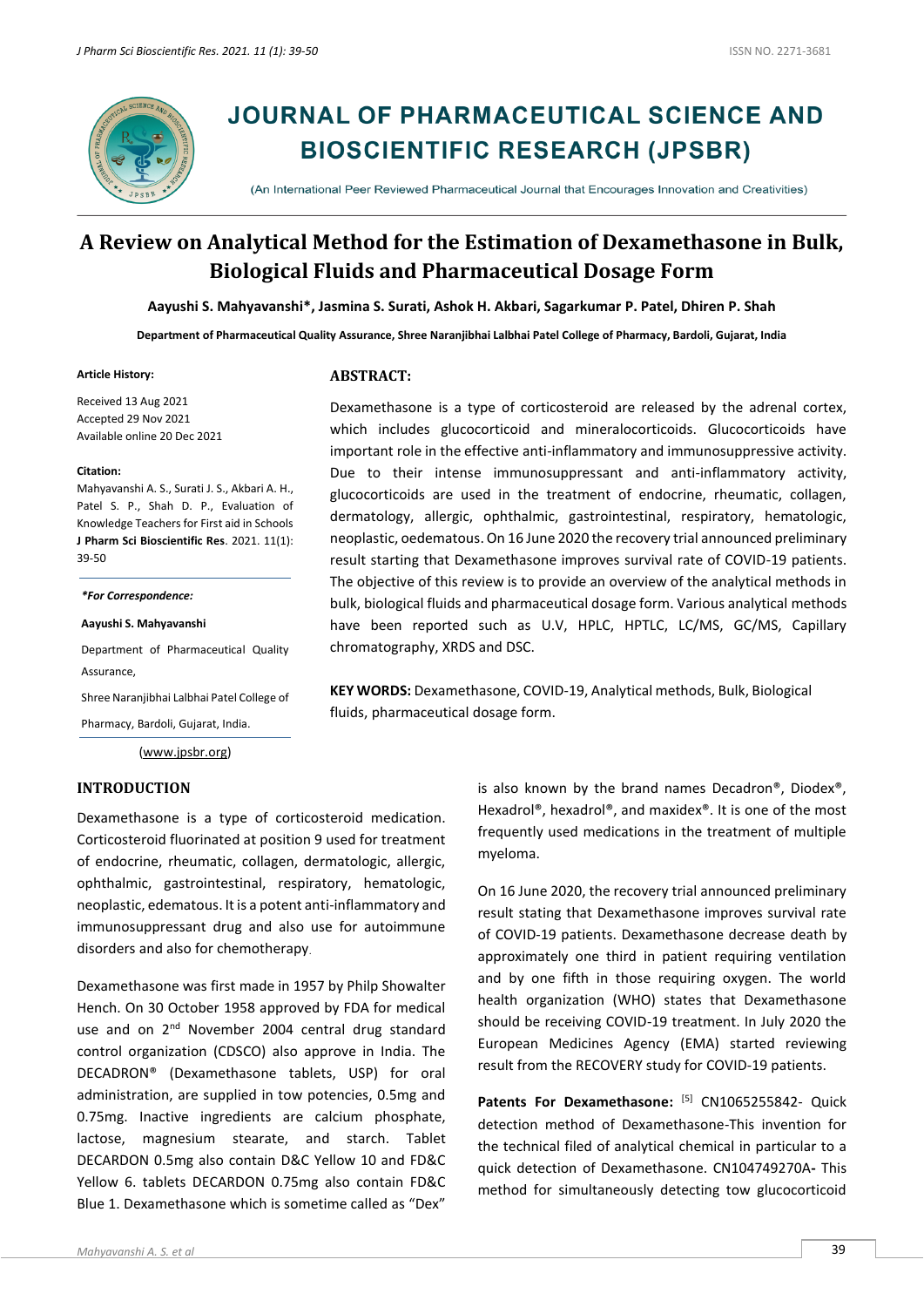isometries in animal- the method separates two enantiomers of Dexamethasone by adopting a conventional chromatographic column and detect residual amount of Dexamethasone in animal derived food and confirm. A C18 chromatic column is using for liquid chromatogram.CN-104458647A- The method for detection of compound Dexamethasone acetate emulsifiable paste online by virtue of near infrared spectroscopy.

**Dexamethasone use for Covid-19:** [6, 7] The excessive inflammatory response is a cause of deterioration of coronavirus patients in hospital. Accordingly, it was considered was as a possible treatment for particularly sick COVID-19 particularly sick COVID-19 patients. March 2020, the Randomized Evaluation of COVID-19 therapy trial was established at Oxford University as a randomized clinical trial to test a range of potential treatment for COVID-19, including Dexamethasone. Proffecer Peter Horby, one of the chief investigators, commented that: "Dexamethasone is the first drug to be shown to improve survival in COVID-19. The survival benefit is clear and large in those COVID-19 patients who are sick enough to require oxygen treatment.

The severe acute respiratory syndrome corona virus 2 is a new and recognized infectious disease of the respiratory tract and its outbreak deemed a pandemic in March 2020. Estimates show around 5% of all patients develops ARDS. This Study indicates that inflammation and cytokine storm might be involved in the pathophysiological pathway to ARDS in these patients. The corticosteroids have been tested in deferent scenarios of ADRS, including pneumonia, and the early use of Dexamethasone is safe and appears to reduce the duration of mechanical ventilation in ADRS Patients.

#### **Mechanism Of Action in Covid-19:** [8]

The sickest patients with COVID-19 suffer a hyperinflammatory state – a cytokine storm-that has features in common with a rare hematological condition called hemophagocytic lymph histiocytosis. The Immune suppression should help to patients by contrast immune suppression during the early phase of the viral infection might allow increased viral replication and aggravate the disease. The 3C-like proteinase on severe acute respiratory syndrome coronavirus 2 inhibits HDAC2 transport into the nucleus and so impairs the way in which it mediates inflammation and cytokine responses, so activation of histone deacetylase by dexamethasone may directly oppose the action of severe acute respiratory syndrome coronavirus 2.

|  |  | Table 1 DRUG PROFILE: [1, 9] |  |  |
|--|--|------------------------------|--|--|
|--|--|------------------------------|--|--|

| <b>PROPERTIES</b>                | <b>DETAIL</b>                                                                               |  |  |
|----------------------------------|---------------------------------------------------------------------------------------------|--|--|
| <b>Product name</b>              | Dexamethasone sodium phosphate                                                              |  |  |
| CAS NO.                          | 2392-39-4                                                                                   |  |  |
| <b>Structure</b>                 | OH<br>CH <sub>2</sub><br><b>NOH</b><br>HO<br>CH <sub>3</sub><br><b>ITICH</b><br>н<br>i<br>H |  |  |
| <b>Chemical formula</b>          | $C_{22}H_{29}FO_5$                                                                          |  |  |
| <b>IUPAC Name</b>                | 9α-fluoro-11β,17,21 -trihydroxy-                                                            |  |  |
|                                  | 16α-methylpregna-1,4-diene-3,20-                                                            |  |  |
|                                  | dione                                                                                       |  |  |
| Molecular weight                 | 392.5 g/mol                                                                                 |  |  |
| <b>Characteristics</b>           | Dexamethasone is an ordourless                                                              |  |  |
|                                  | white to off-white crystalline                                                              |  |  |
|                                  | powder with a slightly bitter taste                                                         |  |  |
| Solubility                       | Soluble in DMSO ()25mg/ml), 100%                                                            |  |  |
|                                  | ethanol(25/1.6ml) or methanol, and                                                          |  |  |
|                                  | water                                                                                       |  |  |
| <b>Melting point</b>             | 262°C (504°F)                                                                               |  |  |
| Log P                            | 1.183/1.56                                                                                  |  |  |
| pKa (strongest acidic 1.18, -3.4 |                                                                                             |  |  |
| & basic)                         |                                                                                             |  |  |

#### Analytical Methods:[10]

Analytical method could spectral, chromatographic, electrochemical, hyphenated or miscellaneous. Analytical method development is the process of selecting an accurate assay procedure to determine the process of selecting an accurate assay procedure to determine the composition of a formulation. The need of validation of the analytical method development and validation emerged due to international competition, maintaining the standard of products in high commercial and market value and ethical reasons.

#### **Reported Analytical Methods:**

#### **UV-Methods:** [11, 12]

1. Behera S.et al was developed estimation of Dexamethasone sodium phosphate (DEX) in bulk and pharmaceutical dosage form by UV-Spectrophotometric method. Method was developed by using UV-Visible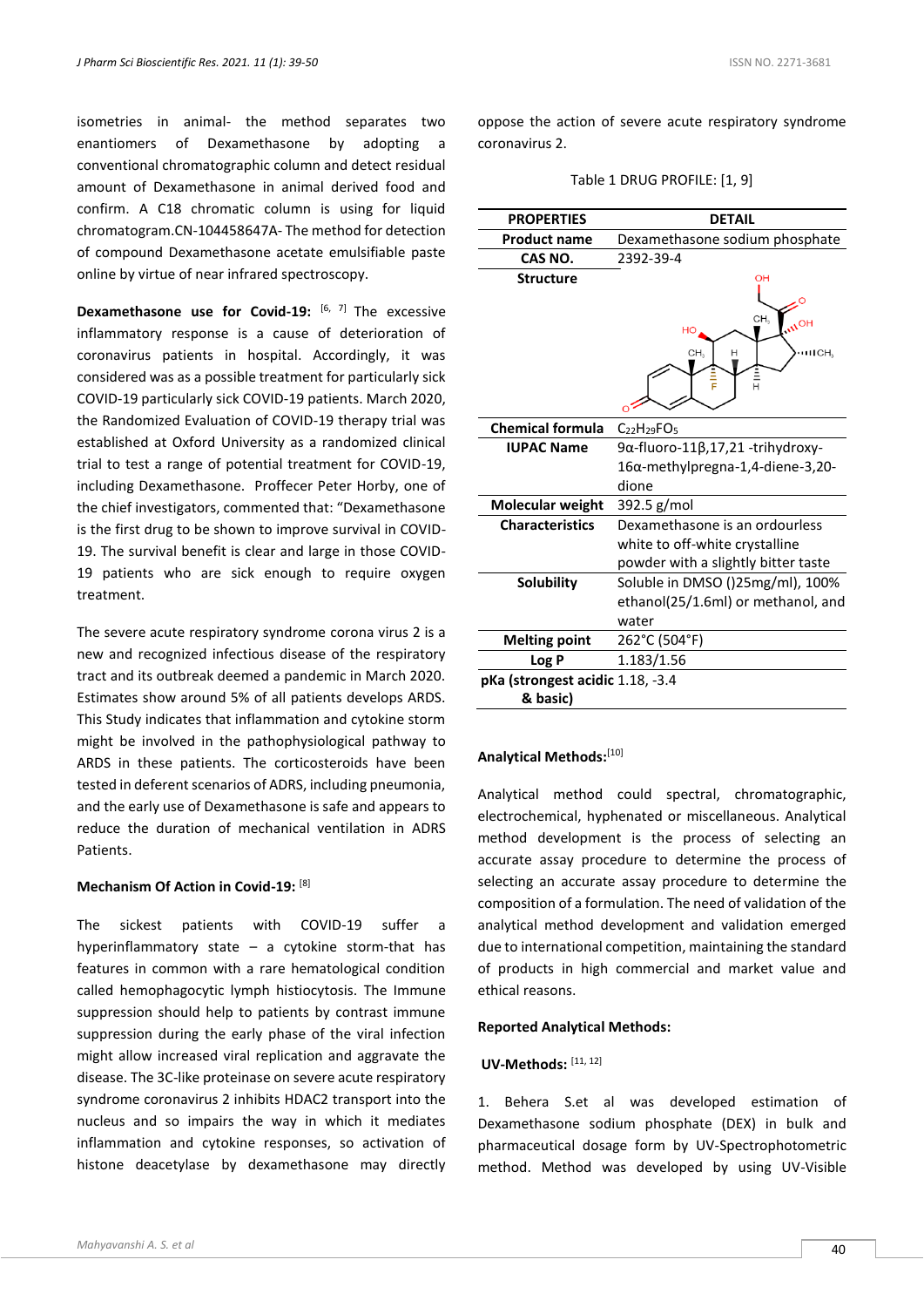double beam spectrometer (Thermo scientific, evolution 201). Absorbance of DEX was taken at maximum wavelength 242nm by using distilled water as a solvent. The linearity range is 5-25μg/ml with correlation coefficient 0.999. The recovery range found to be 90.5 % - 98.99% and relative standard deviation for precision 0.748% (Intraday) and 0.801% (Inter day). Limit of detection found to be 2.30µg/ml and limit of quantitation was found to be 0.78µg/ml. The % assay was found to be 94.19% for pharmaceutical dosage form. [11]

2. UV- spectrophotometric method developed for determination of Dexamethasone assay in tablets. The maximum absorbance observed at 241nm by using methanol. The linearity range was 1.0-30.0µg/ml. Developed method was validated as per ICH guideline. [12]

3. A simple and rapid UV spectrophotometric method for Dexamethasone assay in tablet. Linear relationship was found between the absorbance at 241 nm and the concentration in the range of 1.0 to 30.0µg/ml by using methanol:water 1:2 v/v as a solvent. Correlation coefficient was 0.9998 indicating good linearity (r > 0.999). The linear equation was  $y = 0.0390x + 0.0019$ , calculated by the least square's method. The LOQ and LOD were found as 1.56µg/ml and 0.52µg/ml. The developed method was validated as per ICH guideline. [13]

#### **High Performances Liquid Chromatography (HPLC):** [14-23]

1. Katakam at al developed stability indicating HPLC method for simultaneous estimation of Dexamethasone sodium phosphate (DEX) in bulk and formulation. The method was carrying out by using isocratic mode. The chromatographic separation was done by using a C18 column (250 mm x4.6mm i.d, 5µ particle size) and shimadzu UV-visible detector (SPD-10AT VP). The mobile phase consisting of phosphate buffer (pH 6.8) and acetonitrile (70:30v/v) was used. Detection wavelength at 254nm and flow rate is 1ml/min. Retention time of dexamethasone sodium phosphate were 2.3min. The linearity of Dexamethasone was in the range of 1-6 µg/ml. Dexamethasone were subjected to forced degradation by acid (0.1 N HCL: 19.44), alkali (Base 0.1 NaoH: 23.17), chemical oxidation (3% H2O2:0) and heat (30.08). Developed method was economical in terms of the time and amount of solvent used for analysis. The method was validated as per ICH guideline and successfully applied to the simultaneous determination of DEX in bulk and pharmaceutical formulations. [14]

2. Determination of Dexamethasone (DEX) related substances on DEX coated drug-eluting stents by stability indicating HPLC method. The separation of DEX from its impurities and degradation products was achieved by using Zorbax Eclipse XDB C8 column using gradient elution and UV detection at 239nm. The method was determined to be linear in the range of 0.01-0.30µg/ml. The accuracy was assessed by spiking Dexamethasone acetate at three levels in range of 0.025-0.175µg/ml. The recovery range for Dexamethasone acetate 89.6 to 105.8%. The precision over the three levels and nine determinants of DEX with relative standard deviation values of 1.6-4.1% respectively. The method was found to be sensitive with a Limit of detection 0.008µg/ml and Limit of quantitation 0.025µg/ml. Finally, the method was robust, small variations of chromatographic conditions like pH, mobile phase organic/aqueous composition and column temperature. The Identification of unknown DEX degradation products in DEX -coated drug-eluting stents was of critical interest to ensure product quality, since degradants have a significant impact on safety, efficacy, and product storage and handling. The developed chromatographic method was designed to be compatible with mass spectrometric detection. This paper also discusses using this chromatographic method coupled to an ion-trap LCQ mass spectrometer to elucidate structures of four major DEX degradants. The developed method was validated according to ICH guideline. [15]

3. A simple, sensitive HPLC-UV method was developed and validated for the determination of Sparfloxacin(SFC) and Dexamethasone (DEX ) in bulk and pharmaceutical formulations. The separation was achieved by using a C18 column (250 mmx4.6 mm i.d, 5μ particle size) by isocratic elution. The mobile phase consisting of a mixture of mixed phosphate buffer (pH 6.8) and acetonitrile (50:50, v/v) was used. The chromatogram was monitored at 224nm at a flow rate of 1ml/min. Retention times of SFC and DEX were 3.01 and 6.47min respectively. The linearity of SFC and DEX was in the range of 3-18μg/ml and 1-6μg/ml respectively. The developed method was economical because, the time taken, and amount of solvent used for each analysis was less. The method was validated and was applied to the simultaneous determination of both drugs in bulk and pharmaceutical formulations. [16]

4. Validate a HPLC method for the quantitative determination of Dexamethasone acetate (DEX) contained in cream preparation. The method was achieved by using shimadzu-10 AT VP instrument and chromosil C18 column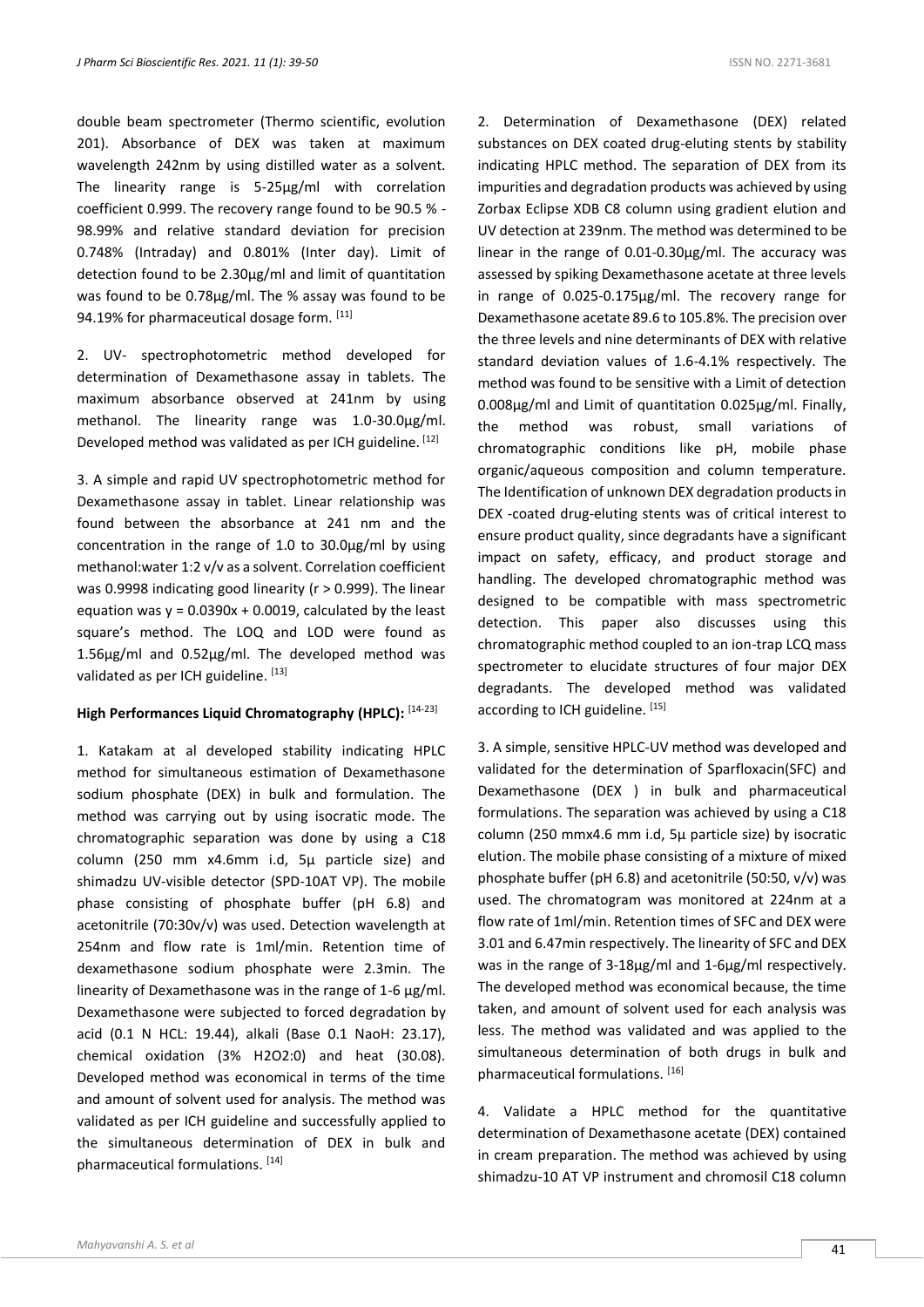(250 mm×4.6 mm, 5µ particle size) column. Mobile phases contain phosphate buffer pH-4 and acetonitrile (ACN) in the ratio of 50:50v/v, Flow rate 1.0 ml/min and an UV detector (SPD 10 AT VP) set at 224nm were used to evaluate the parameters such as linearity, precision, accuracy, specificity, and LOD, LOQ. The calibration curve showed a good linearity in range of 1-6 µg/ml with correlation coefficient of 0.9999. The precision was demonstrated by RSD for Intraday: 0.49% and Inter day: 0.68%. The accuracy result in rage of 99.85-100.77%. The LOD and LOQ determined were 0.069µg/ml and 0.024µg/ml respectively. The specificity test showed no interference in the drug peak. [17]

5. Dexamethasone (DEX) in drug substance and drug product analyses and the assay of preservatives in drug product by validated, stability indicating HPLC method A new HPLC procedure for the determination of DEX, impurities, degradation products and product preservatives is described. Method was achieved by using HPLC instrument (series 1100 and waters alliance) and diode array UV detector. The column is G1316A column and mobile phase contain acetonitrile: water: phosphoric acid (900:100:0.5v/v/v) with flow rate 1.4ml/min**.** A threestage, linear gradient with UV detection at 240 nm allows the analysis of DEX drug substance and DEX in two formulated products, using the same chromatographic system. The LOQ of DEX impurities in drug substance is 0.05%, and 0.1% for DEX degradation products in formulated products. The developed method is linear, precise, accurate and robust. The several degradation products of stressed DEX have been identified.<sup>[18]</sup>

6. Determination of Dexamethasone sodium phosphate in eye drops by HPLC and absorbance correction method**.** 

METHOD: A HPLC method was carrying out by using RP-HPLC, Shimadzu, and Kyoto, Japan. The reversed phase c18 column (Grace Discovery and division 5  $\mu$ m 25cm  $\times$  4.6 mm) and isocratic elution was used for development of method. The UV detector set at 244.2nm. Mobile phases consist of methanol -water- triethylamine (60:40:0.75v/v/v pH: 3.25 ± 0.05 with orthophosphoric acid) and flow rate is 0.8 ml/min. The calibration curve shows good linearity in range of 1-6 µg/ml with correlation coefficient 0.9998. Accuracy result is 101.50% with standard deviation ±1.64%. Precision result for Intraday: 0.51-1.37 % and Interday: 0.90-2.39 % LOD and LOQ was found to be 0.13 µg/ml and 0.40µg/ml respectively.

METHOD B**:** Absorbance correction method. Linearity in the range of 2-10 µg/ml and detection wavelength is 244.2nm. [19]

7. Estimation of DEX. in eye/ear drops by RP-HPLC method. The chromatographic separation was achieved on grace smart reversed-phase C18 column (Grace discovery and division 5 µm, 25cm ×4.6mm in the isocratic elution using methanol-water-triethylamine (55:45:0.6, v/v/v), pH adjusted to  $3.0 \pm 0.05$  with orthophosphoric acid(OPA) as the mobile phase at a flow rate 0.8 ml/min. The SPD-10A UV -Visible detector used for detection and detection wavelength at 254 nm. In this method, quantification was achieved over the concentration range of 3-18 and 1- 6µg/ml. Retention time is 9.688±0.049 min for DEX. Recovery results in range of 99-101.53%. The proposed developed methods were successfully applied for the analysis of synthetic mixtures and pharmaceutical formulations of DEX without any interference of excipients. [20]

8. Simple, precise, accurate and reproducible UVspectrophotometric and stability indicating RP-HPLC methods for simultaneous estimation of Gemifloxacin (GAT) and Dexamethasone (DEX) in ophthalmic dosage form.

Method A: Dual wavelength spectrophotometric method. The measurement of maximum absorbances at 279nm and 239nm, which are the λmax of GAT and DEX respectively. Linearity range was found to be 6-18μg/ml and 2-6μg/ml for GAT and DEX, respectively. The precision was demonstrated by RSD for Intraday: 0.33%and Inter day: 0.26%. LOD and LOQ for Dexamethasone were obtained 0.169µg/ml and 0.512µg/ml respectively.

Method B: The reverse phase high performance liquid chromatography method is carried out on Shiseido C18 column (250 mm × 4.6 mm I. D.), using 0.1% orthophosphoric acid (OPA) in water and ACN in the ratio of (50:50 v/v) as the mobile phase with a flow rate of 1.0 ml/min. The UV-detector (LC-20AD) was used, and detection wavelength is 241 nm. Retention times were found to be 2.124  $\pm$  0.5min and 4.578  $\pm$  0.5 min for Gatifloxacin and Dexamethasone respectively. The linearity range was found to be 15-75μg/ml and 5-25μg/ml for GAT and DEX respectively. The recoveries of both the drugs GAT and DEX from the ophthalmic form were 99.46% and 98.71%, respectively by UV method and 99.65% and 99.16%, respectively by HPLC method. The correlation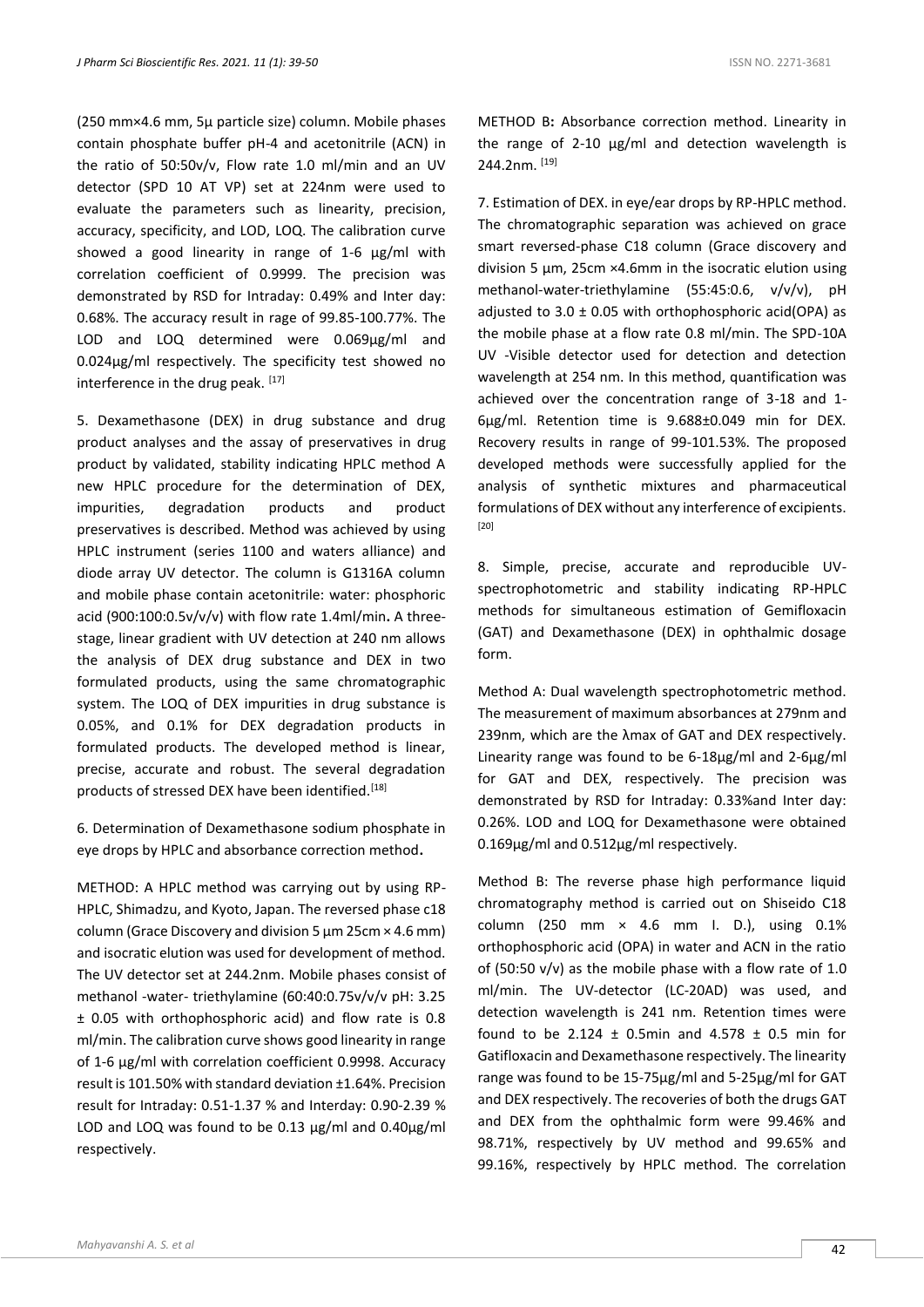coefficients of both the drugs were found to be more than 0.999 by two methods indicate that good linearity. Other parameters such as ruggedness, robustness was well within the acceptance criteria. The UV-spectrophotometric and stability indicating RP-HPLC methods were found to be accurate, rapid, precise, and simple. These developed methods can be used for the simultaneous estimation of GAT and DEX in bulk and in ophthalmic dosage form. [21]

9. Xiong, Yuan & Xiao et al developed and validated stability-indicating RP HPLC method to separate low levels of Dexamethasone (DEX).and Betamethasone (BM). BM is an API or an intermediate which is used to manufacture various finished pharmaceutical products. BM is also used as a starting material to manufacture other active pharmaceutical ingredients that are related to this steroid family. It is quite difficult to separate DEX peak (the alpha epimer) and other structurally related compounds from Betamethasone. A stability-indicating RP-HPLC method has been developed which can separate and accurately quantitate low levels of Dexamethasone and other related compounds from Betamethasone and also from each other. A gradient mobile phase system consisting of (A) water:acetonitrile (90:10, v/v) and (B) acetonitrile:isopropanol (80:20, v/v) was used. Method was achieved by using ACE Phenyl column (10 cm × 4.6 mm, 3μm particles, 100 Å pore size) and UV-detector (LC-20AD) for detection at 240 nm. This developed method was successfully validated for the purpose of conducting stability studies of BM in QC laboratories. The stabilityindicating capability of this method was demonstrated by adequate separation of DEX and all the degradation product peaks from BM peak and also from each other in aged stability samples of Betamethasone. [22]

10. Simultaneous determination of Dexamethasone (DEX) drug in water sample by UHPLC. The method was achieved by using C18 monolithic column (50  $\times$  2 mm) hypersil GOLD<sup>TM</sup> column (50  $\times$  2,1mm, 1.9 µm) and acetonitrile: 0.05% TFA in water,0.1%acetic acid, 0.5% acetic acid or 0.1 % formic acid(50:50v/v) as mobile phase with flow rate: 2.0 ml/min. The UV detection set at 241nm.Retention time at 1.681min for DEX. The Linearity rang 0.25-40µg/ml with Correlation coefficient 0.9981 indicate that good linearity. LOD and LOQ were obtained 0.09µg/ml and 0.26µg/ml respectively. [23]

# **LIQUID CHROMATOGRAPHY/MASS SPECTROSCOPY (LC/MS):** [24- 32]

1. Separation and estimation of Dexamethasone sodium phosphate (DexP) in cochlear perilymph fluid (CPF) by liquid chromatography with ultraviolet monitoring and electrospray ionization mass spectrometry characterization. The method for separation and determination of DexP in CPF of cavy was developed using HPLC with UV monitoring and ESI/MS identification. The quantitative determination achieved by HPLC with UV detection at 245 nm. The separation was carried out by using a Phenomenex ODS (3) column (250 mm x 4.6 mm i.d., 5 microm) with the mobile phase of acetonitrile-5mmol/l ammonium acetate (23:77 (v/v)) with flow rate of 1.0 ml/min. The linearity ranged from 0.5- 50µg/ml with correlation coefficient: 0.9991 indicate that good linearity. The LOD was 0.10µg/ml. The accuracy ranged from 98.5 -100.8% and R.S.D.s of intra- and inter-day peak area were between 0.7-1.3 and 1.2-3.5%, respectively. Both full scan MS and MS2 of Dexamethasone sodium phosphate with positive and negative polarity were obtained such as Precursor ion: m/z 471, Specification ion: [ M+H-2Na] at m/z 471 [M+H-2Na-CHO]-m/z 441 and elucidated. The specific ions were chosen to characterize Dexamethasone sodium phosphate in the CPF sample. Using the proposed HPLC with UV monitoring and ESI/MS method, the concentration of Dexamethasone sodium phosphate in cochlear perilymph fluid samples after both vein and middle ear injections were determined, and the relationships between concentration and time were obtained. This method offered reference data for clinical investigation of Dexamethasone sodium phosphate to cure ear diseases. [24]

2. The determination of Dexamethasone was performed by LC (Ultimate 3000 Thermo Scientific, Waltham, MA, USA) coupled to a quadrupole-orbitrap hybrid mass analyzer (Q-Exactive, Thermo Scientific) for urine and serum samples. The chromatographic separation was achieved by using a Kinetex XB - C18 analytical column (100 × 3.0 mm, 2.6 μm, Phenomenex, Torrance, CA, USA) connected to a guard cartridge (Gemini C18,  $4 \times 2.0$  mm, Phenomenex). The mobile phase contains (A) water with 0.1% acetic acid and (B) ACN with 0.1% acetic acid with gradient elution. Flow rate and the injection volume were 0.4 ml/min and 10 μl respectively. Acquisition was carried out in positive ionization mode (ESI +). Precursor ion ( $[M + H] \pm$ ) was m/z 393.2066 and the fragment ions m/z 373.2000 and m/z 355.1896. Both procedures were successfully validated according to ICH guideline. [25]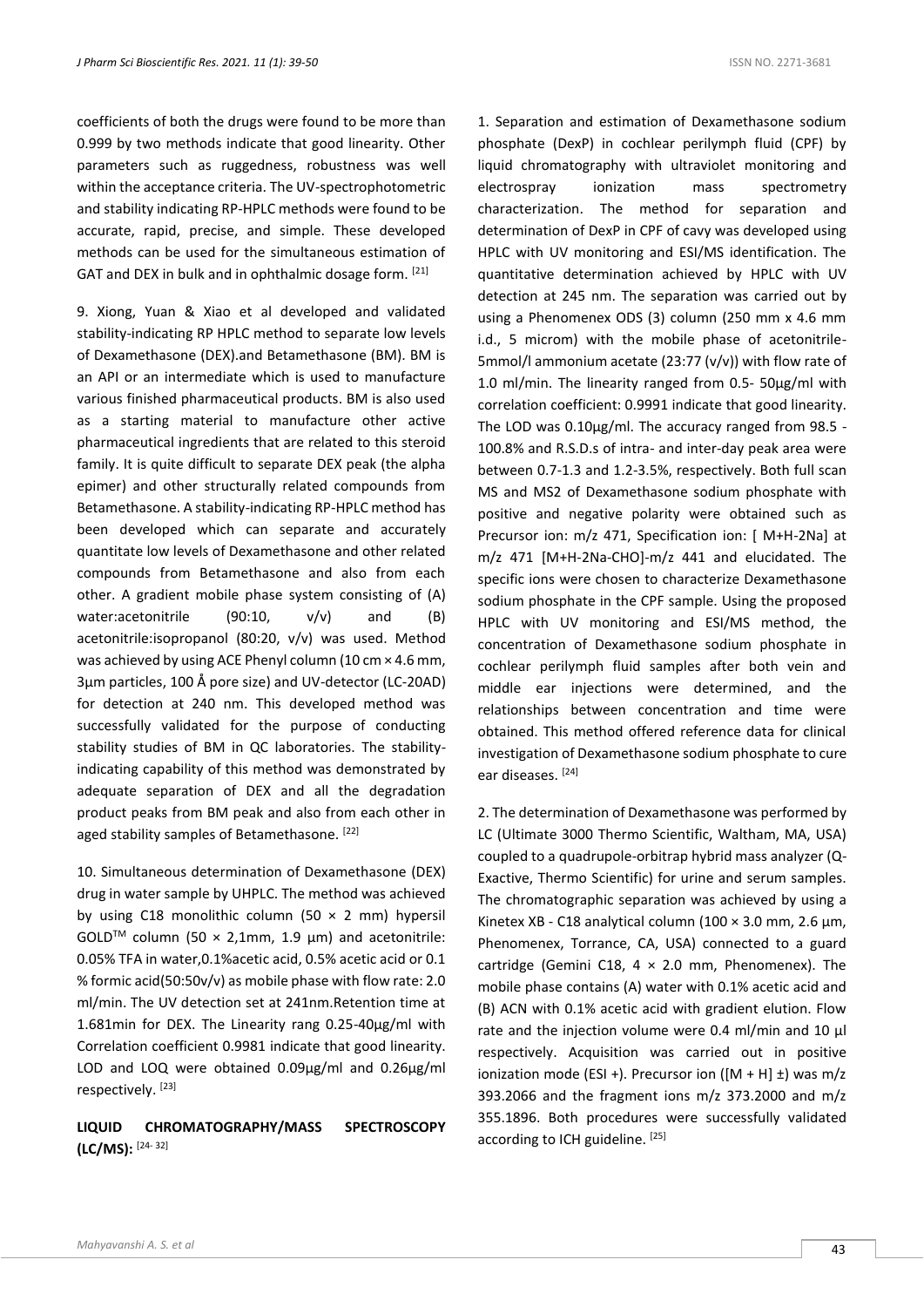3. Chiesa, Luca & Nobile et al developed LC -MS/MS method for suitability of bovine bile compared to urine for detection of Dexamethasone (DEX). The method was carried out by using reverse-phase LC column synergy hydro RP 150 2mm, 4lm with C18 43mm guard column and mobile phase A:0.1% aqueous formic acid, B: methanol. The flow rate is 2ml/min and gradient elution. Precursor ion [MH] OR [MH]  $+$  m/z: 437 and Product ions CE m/z: 30733, 36120, 39114.[26]

4. Quantitative measurement of Dexamethasone (DEX) in rabbit ocular matrices by liquid chromatography tandem mass spectrometry (LC-MS/MS) The method was developed by using reversed phase C18 Gemini column (50mm ×4.6mm) and 30% acetonitrile in water containing 0.1% of formic acid as a mobile phase. Flow rate 0.2 ml/min and elution mode is isocratic **.** The linearity in range of 2.7- 617.6 ng/ml with correlation coefficient 0.9989 shows that good linearity. Retention time of DEX is 4.27min and m/z is 393.20  $\rightarrow$  355.30. The developed method was validated with acceptance criteria. [27]

5. Patel, Parul & Tanna et al developed and validated LC-MS method for the determination of Dexamethasone (DEX) in dried blood spot (DBS) samples. The preparation of DBS samples whole blood spiked with analyte was used to produce 30μl blood spots on specimen collection cards. An 8mm disc was cut from the dried blood spot sample and extracted with combination of methanol: water (70:30, v/v) containing the internal standard, triamcinolone acetonide. The extracts were centrifuged, and chromatographic separation was carried out by using a Zorbax Eclipse Plus C18 column using gradient elution with acetonitrile and water with formic acid as a mobile phase at a flow rate of 0.2ml/min. The LC-MS detection was conducted with single ion monitoring using target ions at m/z 393.1 for DEX and 435.1 for the internal standard. Method was linear within calibration range of 15- 800ng/ml. The recovery of DEX was 99.3% (94.3-105.7%). [28]

6. Determination of Dexamethasone (DEX) urinary excretion profile in cattle by LC-MS/MS. The method was achieved by using Agilent 110 series liquid chromatography instrument. For estimation of DEX 4u fusion (150 x 2.0 µm, Phenomenex, Torrance, CA 4000 triple quadrupole mass spectrometers with mobile phase water and acetonitrile at Flow rate**:**200 µl/min and gradient elution system were used. Retention time for DEX is 23.11 min. Linearity in range 0.5ng/ml -20ng/ml with Correlation coefficient

0.9966. LC-MS detection was conducted with single ion monitoring using target ions at m/z 393.3. [29]

7. A highly sensitive LC-MS/MS method Development and validation for the determination of Dexamethasone (DEX) in nude mice plasma and its application to a pharmacokinetic study. The method used isocratic reverse phase separation over a Dionex C18 column with a mobile phase composed of acetonitrile–water (40:60,v/v) and analyte was detected by a triple quadrupole tandem mass spectrometer via electrospray. The multiple reaction monitoring was employed to select both DEX at m/z 393.0/147.1 and testosterone at m/z 289.5/97.3 in the positive ion mode. The calibration curves were linear correlation coefficient 0.999 ranging from 2.5- 500ng/ml. The LOQ of DEX obtained 2.5ng/ml. This developed method was successfully applied to a preclinical pharmacokinetic study of DEX and its pharmacokinetics was characterized by a two-compartment model with first-order absorption in female nude mice. [30]

8. Estimation of Dexamethasone (DEX) and Dexamethasone sodium phosphate (DEXP) in human plasma and cochlear perilymph by LC-MS/MS. Method was obtained by using LC-MS/MS (Shimadzu corporation, Kyoto, Japan) and C18 4mm × 2mm internal diameter guard column. The mobile phase A**:**5Mm ammonium acetate, and Mobile phase B: methanol at flow rate 0.3 ml/min with gradient elution. Retention time of DEX is 2.79min .Linearity in range of 0.5-500g/l with correlation coefficient 0.99. LOQ of DEX obtained 0.5g/l. m/z 393 $\rightarrow$ 373 for DEX in the positive ion mode. [31]

9. Simultaneous estimation of Dexamethasone (DEX) and Lenalidomide (LDM) in rat plasma by solid phase extraction and UPLC-MS/MS. The sample preparation was performed using solid phase extraction methodology (SPE) followed by chromatographic analysis on a C 18 column (100  $\times$  1.0 mm, i.d., 1.7 μm particle size) and a mobile phase composed of 0.1% formic acid in water:0.1% formic acid in acetonitrile (20:80, v/v) at the flow rate of 0.2 ml/min. The positive ionization mode using multiple reactions monitoring was applied to detect the transitions of DEX at m/z 393 > 147, LDM at m/z 260 > 149.The concentration range of 0.01-5 ng/ml with a LOD obtained 0.01ng/ml for both LND and DEX indicate that method was highly sensitive. The recovery range of analytes from plasma samples ranged from 86-106%. The intra-day and inter-day precision was evaluated, and RSD values were within the acceptance values (<15%). Applicability of the developed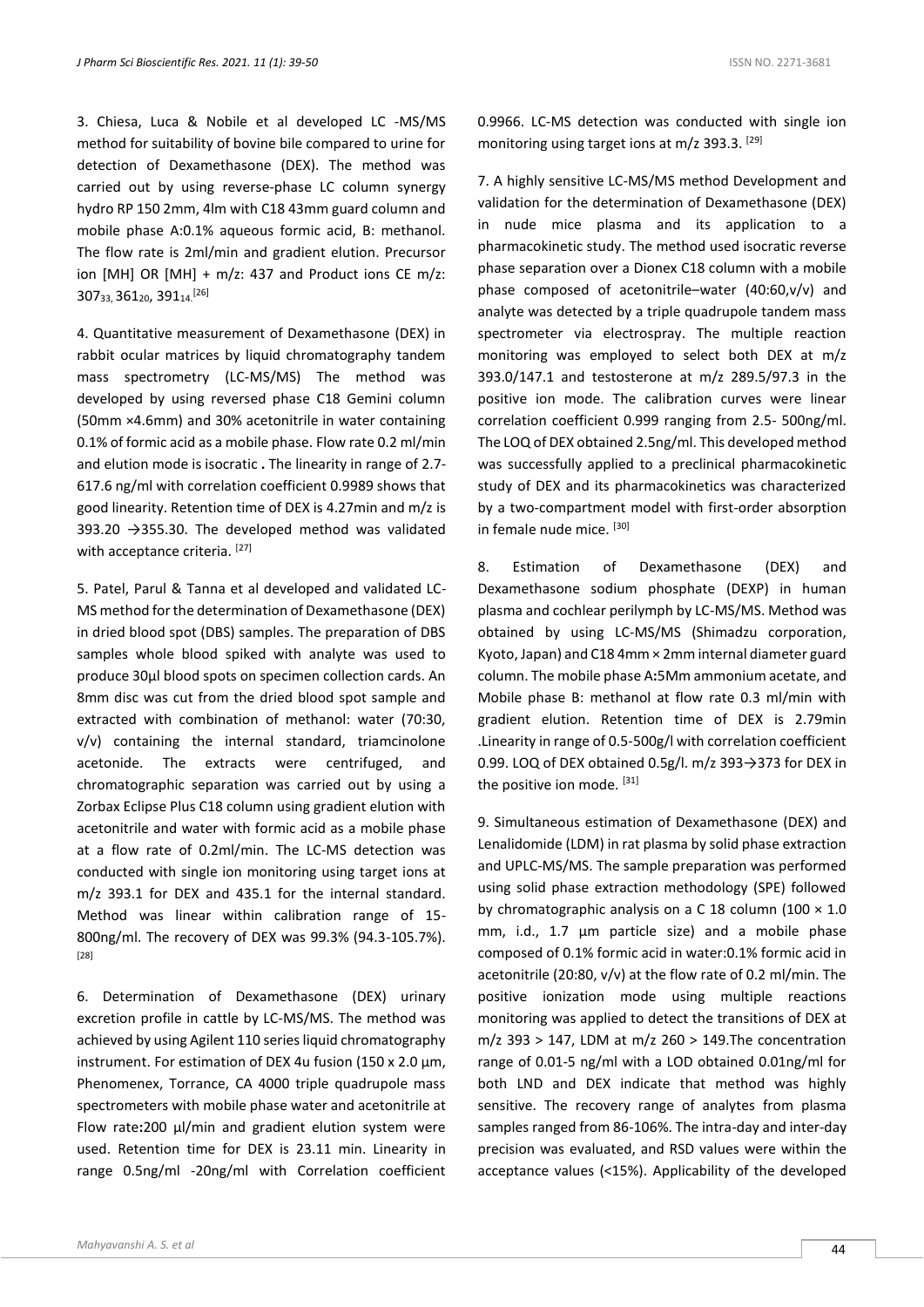method was extended to the determination of the pharmacokinetics of both LDM and DEX, following their oral administration to rats, either alone or in combination, suggesting the applicability of the method in further clinical studies. [32]

#### **High Performance Thin Layer Chromatography (HPTLC):**

1. Simultaneous determination of Dexamethasone sodium phosphate (DEX) in eye drop by HPTLC method**.** The method was obtained by using aluminum-backed layer of silica gel 60F254 as stationary phase and mobile phase acetonitrile: water: ammonia (10:3:0.5v/v/v). Detection wavelength is 262nm.Linearity in range of 80-300ng with correlation coefficient 0.9995 shows that good linearity. Recovery for DEX this method was found in the range 98.86-101.05%. Precision was evaluated and RSD values were within the acceptance values 0.05. Rf value obtained for DEX 0.38±0.02. [33]

2. Bonthu, Mohan et.al Developed and validated HPTLC Method for the Simultaneous Estimation of Moxifloxacin and Dexamethasone in Bulk and Ophthalmic Dosage. The separation was achieved on HPTLC aluminum plates using acetonitrile: water: ammonia (8:1:0.5 v/v/v) as mobile phase and developed plates were detected at 266 nm. Both drugs were resolved satisfactorily with Rf values of  $0.09\pm0.01$  and  $0.74\pm0.01$  for MOX and DEX, respectively.  $^{[34]}$ 

#### **Gas Chromatography Mass Spectrometry (GC/MS):** [35-39]

1**.** Determination of Dexamethasone (DEX) in mixture by using GC-MS The Hew lettpackard model 5989A MS engine and 5890 series ‖ gas chromatographs use for method. For separation Hewlett-Packard HP-5 MS fused-silica capillary use as stationary phase and helium as a carrier gas at flow rate 0.8 ml/min. The Pressure and temperature were maintained at 133.3pa and 1508 °C. Ionization Current and voltage were 300mA, 230eV respectively. The most intense ion at m/z 310 [M-HF], while the second at m/z 330. [35]

2. Estimation of Dexamethasone (DEX) in urine by gas chromatography with negative chemical ionization mass spectrometry (GC/M). The GC/MS method was performed on gas chromatography (5890A) with mass spectrometer (HP 5988A) in NCI mode (Hewlett-Packard). The analysis achieved by using SPB-5 column use as stationary phase and helium as a carrier gas at flow rate 1ml/min. The quantification was carried out by relating the ratio between the abundance of m/z 310 (most abundant fragment of DEX). [36]

3. Kasuya, Yasuji & Althaus et al developed GC/MS method for quantitative determination of Dexamethasone (DEX) in human plasma. DEX was isolated from human plasma using a CIS-bonded reverse-phase cartridge, purified by subsequent normal-phase High performance liquid chromatography, and the corresponding trimethylsilyl derivative analysed by GC-MS. Method was perform on glass column (60.96 2mm) packed with 3% sp-2100s and Methane was used as the GC carrier gas and as the chemical-ionization reagent gas at flow rate 5ml/min. Quantitation by isotope-dilution MS was carried out by selected-ion monitoring on the (M t I)+ ion of the trimethylsilyl derivative of DEX and its stable isotopically labelled diluent, ['3Cs,2H3] DEX (681 and 690 m/z, respectively). [37]

4. Estimation of plasma Dexamethasone (DEX) by chemical oxidation and electro capture negative ionization mass spectrometry (GC/EI/MS). GC/EI/MS analyses were performed on a Hewlett Packard model 5970 massselective detector and a model 5890 gas chromatograph. The DB-1 fused silica capillary column (15 m x 0.25 mm x 0.1 pm film thickness) from J&W Scientific, and helium was used as the carrier gas for the analyses. The peak height ratio of m/z 310 to m/z 319 of the first epimer was used to calculate the DEX concentrations of the ten DST plasma samples that were analysed by this method. [38]

5. Estimation of Dexamethasone (DEX) in human plasma and urine by electron -impact mass spectrometry (GC-MS-SIM). The GC-MS-SIM instruments were made with a Shimadzu QPlOOO gas chromatograph-mass spectrometer system equipped with a data processing system. GC-MS method was performed on a glass column (58 cm X 3.0 mm I.D.) packed with about a 20-cm length of 1.5% SP-2100 on Supelcoport (W-100 mesh) and helium was used as the carrier gas at a flowrate 40 ml/min. Column temperature was 268°C, the injector temperature 275°C and the ion source temperature 280°C. Electron energy was set at 20eV. Multiple-ion detector was focused on the molecular ions at m/z 680 for the TMS derivative of non-labelled DEX and at m/z 689 for the TMS tetra (trimethylsilyl) derivative of DEX. [39]

#### **Capillary Chromatography:** [40-44]

1. Estimation of Dexamethasone (DEX) in tears by capillary electrophoresis (capillary zone electrophoresis) (CZE) HP<sup>3D</sup>CE system. Method was carried out on a HP CE system (Hewlett-Packard, Wilmington, DE, USA). System consisted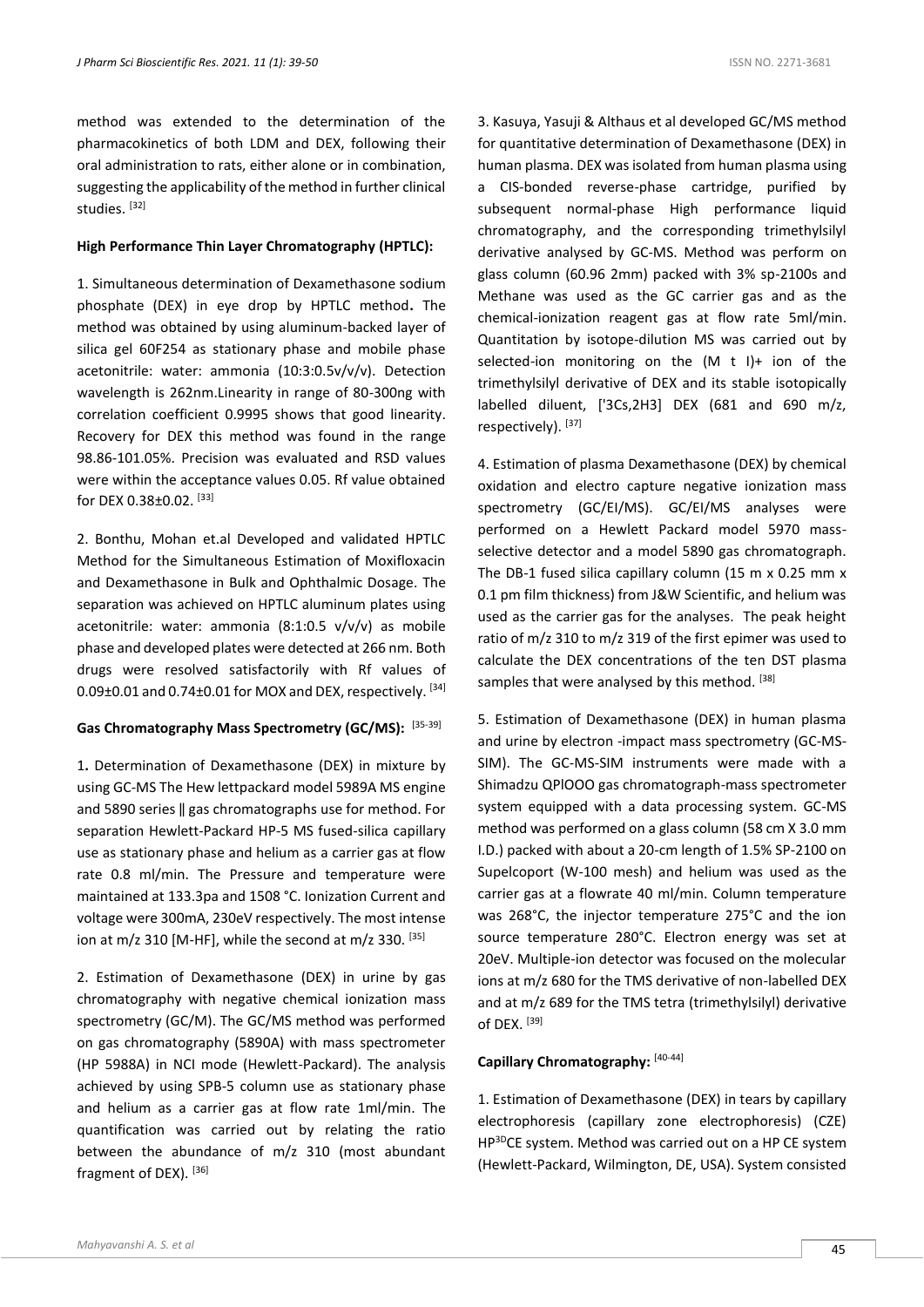of a capillary electrophoresis unit equipped with a diode array detector (DAD) and sodium tetraborate buffer used for separation pH was 9.2. The electrophoresis was performed at constant voltage of 25 kV (388 V cm). The temperature maintained at 258°C and detection wavelength at 242nm. Dex. with migration times of 12.26 min and 15.46 min, respectively. LOD and LOQ were obtained 0.5 mg/ml (signal to noise ratio 3:1) and 2mg/ ml (signal to noise ratio 10:1). Linearity of the response was demonstrated from 2 to 100 mg ml with correlation coefficient 0.9997. [40]

2. The estimation of Dexamethasone (DEX) by micellar electro kinetic capillary chromatography. The capillary electrophoresis was performed with a Beckman (Fullerton, CA, USA) P/ACE 5510 system equipped with a diode-array detector and controlled by a Dell Dimension P133 V computer running P/ACE Station software. The compounds were separated in a 57 cm (50 cm to the detector)  $\times$  75  $\mu$ m i.d. fused silica capillary and optimized solvent (10 mmol/l borate-phosphate buffer adjusted to pH 8. The separations were performed at 30 kV for 10 min at 25 °C. The linearity in range of 2.8-127.8mg/ml with correlation coefficient 0.9983. Migration time is 4.27min and. detection wavelength is 242nm. LOD and LOQ were obtained 0.71 mg/l and 2.36mg/l respectively. [41]

3. The estimation of Dexamethasone (DEX) in pharmaceutical formulation by capillary electrophoresis. Method was carried out by using fused silica capillary 645  $(560)$  × 0.05mm with extended light path (0.15mm) and 20ml ammonium acetate in methanol with 1%acetic acid as a solvent. The detection wavelength at 242nm. The separation was performed at 250 °C temperature and voltage +30kV 16pA. The LOD was obtained 1.6 µg/ml and correlation coefficient 0.995 for dexamethasone. [42]

4. A simple and reliable MEKC method has been presented for the simultaneous estimation of Betamethasone (BTS) and its epimer Dexamethasone (DEX) in human urine and serum. The Rapid and baseline separation of BTS and DEX was obtained by using unfused-silica capillary with an effective length of 30cm and within 7 min with the optimum conditions of 30mM borax buffer, 30mM sodium dodecyl sulphate at pH 10, separation voltage at 18 kV, injection time 15 s at a height of 10 cm, using sodium sorbate as internal standard. Good relationship between peak area ratio and analyte concentration was linear over 30–1,000 µg/ml for BTS and DEX with correlation coefficients 0.9993. The RSD of the method were all less

than 4.50% in the intra-day and inter-day analysis. The recoveries in the range of 97.5–100.5%. The developed method was validated with respect to stability, precision, linearity and accuracy. [43]

5. The study of multiple binding constant of Dexamethasone (DEX) with human serum albumin by capillary electrophoresis frontal analysis and multivariate regression (AP/ACE system 5010). The method was achieved by using fused-silica capillaries and 1 M NaOH, deionized water and 67 mM phosphate buffer (pH7) as a solvent. The separation was performed at UV detection 214nm and 8kV voltage. The linearity in range of 50-800 µmol/l with correlation coefficient 0.9919. [44]

### **X-Ray Diffraction Technique (XRD):** [45-48]

1. Removal of the hormones Dexamethasone (DEX) by Ag doped on TIO2 photolysis XRD. The XRD patterns of the photocatalysts were recorded using a Shimadzu-600 X-ray diffractometer with Cu K radiation over the range of 2 angles from 20 to 80.In this method morphology of the nanoparticles were analysed by scanning electron microscope (SEM, Hitachi- SU3500) and to determine elemental composition of samples using Energy Dispersion X-ray Spectroscopy (Tescan, Czech).The scanning range is 20°– 80°.The modified samples represented a new peak at 44.4°showing the good dispersion of Ag within the crystal matrix of TiO2. [45]

2. XRD method developed for determination of Dexamethasone (DEX) into biodegradable polymeric nanoparticles. XRD patterns were measured on a Siemens D5000 diffractometer in Bragg–Brentano geometry using Ni-filtered Cu K radiation. The data were collected over an angular range comprised between 2 and 55◦ (2θ) with a step size of 0.1◦ and a counting time comprised between 150 and 500 s per step. [46]

3. The X-ray Spectroscopy developed for determination of pharmaceutical compatibility of Dexamethasone (DEX) with excipients commonly used in solid oral dosage form. The X-ray Spectroscopy patterns were recorded by using a XRD 6000 diffractometer (Shimadzu), radiation source of Cu Kα. The scanned range was 5°–45° (2θ) at a digitalization speed of 2° min−1. This equipment was maintained at voltage of 40.0 kV and current of 30.0 mA. The Dexamethasone diffractogram showed two intense peaks at 14.24 and 16.92° 2θ and secondary peaks at 7.56°, 10.72°, 12.60°, 13.72°, 15.18°, 15.70°, 17.80°, 18.58°, 22.84°, 23.56°, 26.78°, 28.02. [47]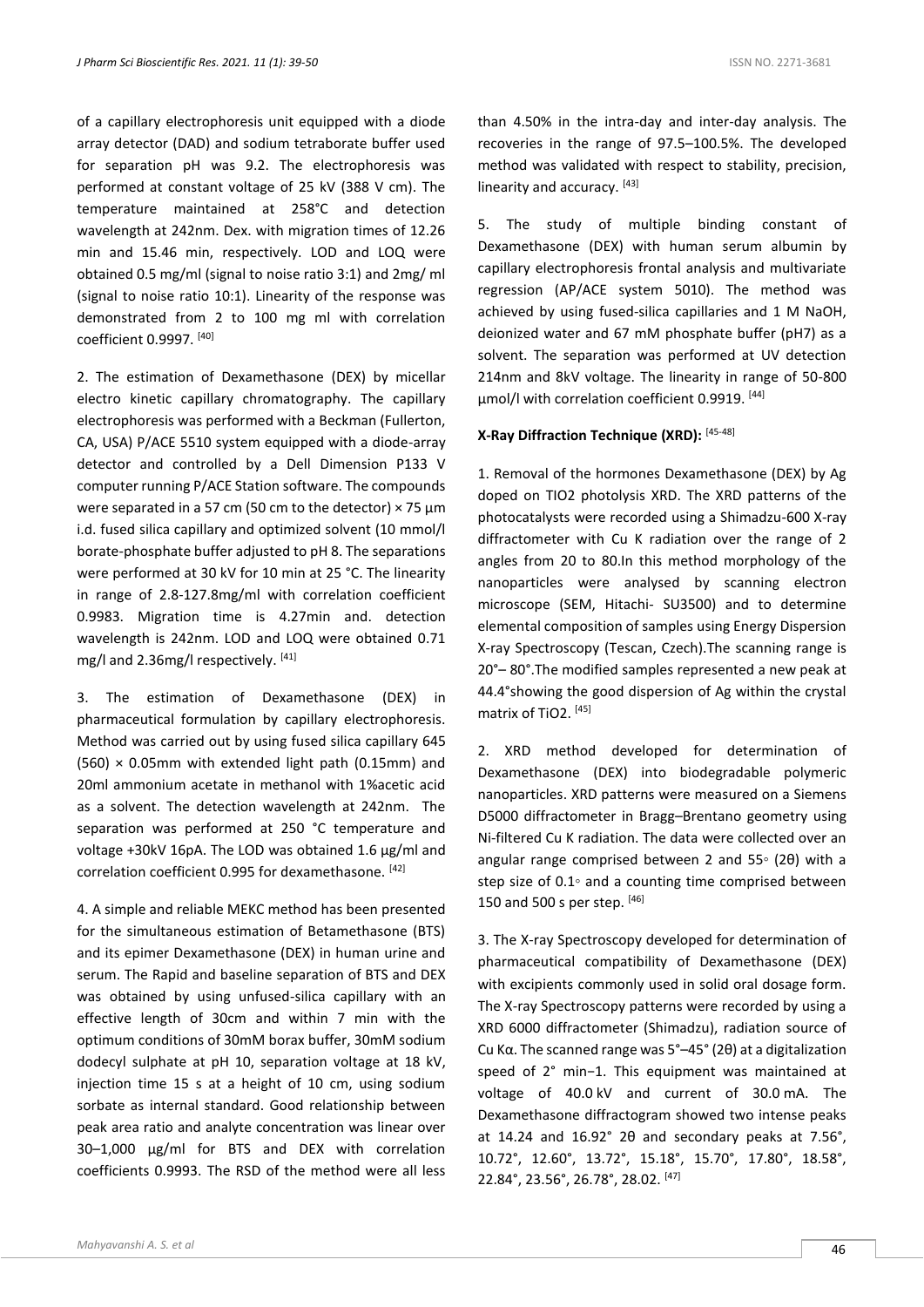4. X-ray diffractometer method developed for determination of ocular permeation and sustained antiinflammatory activity of Dexamethasone (DEX) from kaolin nano dispersion hydrogel system .X-ray diffractometer patterns of pure drug, kaolin, and formulations were obtained by using X-ray diffractometer (D8 Discover, Bruker). The detector with an anode voltage of 40 kv and current of 15 mA was employed to detect the data of scattered radiation. X-ray source was anode material Cu, κ-Alpha (radiation 1.5406 Å). The measurements were carried out from the scanning angle ranging from 5 to 70° 2θ at a scan speed of 1° min<sup>-1</sup>. <sup>[48]</sup>

# **Differential Scanning Calorimetry (DSC):** [49-51]

1. The physicochemical properties and dissolution studies of Dexamethasone (DEX) acetate-β-cyclodextrin inclusion complexes produced by DSC. The differential scanning calorimetry curves were obtained on a Shimadzu DSC-60 cell using aluminium crucibles with about 2mg of samples, under dynamic nitrogen flow rate 50ml/min and heating rate of 10°C min−1 under a temperature range from 25 to 550 °C. The differential scanning calorimetry cell was calibrated with indium (mp 156.6 °C; ΔHfus=28.54 J g−1), and zinc (mp 419.6 °C). Differential scanning calorimetry curve of DEX was typical of a crystalline anhydrous substance with a sharp melting endotherm (Tonset=227.35 °C and ΔH fusion=129.1 mJ). [49]

2. Detection of polymorphism in pharmaceutical anhydrous Dexamethasone (DEX) acetate by DSC. The differential scanning calorimetry curves were obtained on TA instruments Q-series TM Q1000 DSC. The heating rate 10-150 °C/min, under nitrogen flow rate 50 ml/min. Differential scanning calorimetry curve of DEX was typical of a crystalline anhydrous substance with a sharp melting endotherm at 210 °C. [50]

3. Ocular permeation and sustained anti-inflammatory activity of DEX from kaolin nano dispersion hydrogel system by differential scanning calorimetry. The formulations were analysed by using aluminium crucibles (40 µL) on a differential scanning calorimeter (Mettler Toledo DSC 1, Switzerland). The differential scanning calorimetry runs were conducted under dynamic nitrogen atmosphere 50ml/min and heating rate of 10°C per min under a temperature range from 30 to 280°C. Indium (mp 156.6°C; ΔH fus = 28.54 J g−1) was used for calibration of the DSC cell. Differential scanning calorimetry curve of DEX was sharp melting point at 229.50 °C. [51]

#### **CONCLUSION**

In this study, the predominance of chromatography methods for the analysis of Dexamethasone from bulk, pharmaceutical dosage form is evident for both as well as for biological fluid. UV detectors are most commonly used, through the detection wavelength can vary for the Dexamethasone. Methods such as spectrophotometry are also used but given advantages of chromatography methods such as better selectivity and sensitivity, they have become the choice for analysis of this drug. This is because the pharmaceutical matrix can be a simple or a complex solution, such as cream, ointments, and tablets as well as the DEX that are found in very small concentration in the formulations (in the range of micrograms), therefore in these cases, the application of a more sensitive method makes it more useful. There are well-defined validated methods that meet the needs for identification and quantification of corticosteroids, as well as those applicable to the quality control analysis routines of pharmaceutical dosage forms, bulk and biological fluids.

#### **REFERENCES**

- 1. Drug bank dexamethasone (https://go.drugbank.com/drugs/DB01234). Accessed on 7 June 2020.
- 2. wikipedia dexamethasone (https://en.wikipedia.org/wiki/Dexamethasone). Accessed on 7 June 2020
- 3. CDSCO (https://cdscoonline.gov.in/CDSCO/Drugs). Accessed on 7 June 2020.
- 4. Dailymed(https://dailymed.nlm.nih.gov/dailymed/fda /fdaDrugXsl.cfm?setid=f8d52954-be1d-45d3-9245 ff2e3e81a8ac&type=display). Accessed on 8 June 2020.
- 5. PATENT : CN1065255842- Quick detection method of dexamethasone, CN104749270A-Method for simultaneously detecting tow glucocorticoid isometries in animal, CN104458647A-Method for detecting compound dexamethasone acetate emulsifiable paste online by virtue of near infrared spectroscopy
- 6. DEXAMETHASONE:the first lifesaving drug for very sick Covid-19 patient (https://www.rms.com/blog/2020/07/06/dexametha sone-the-first-life-saving-drug-for-very-sick-covid-19 patients) . Accessed on 8 June 2020.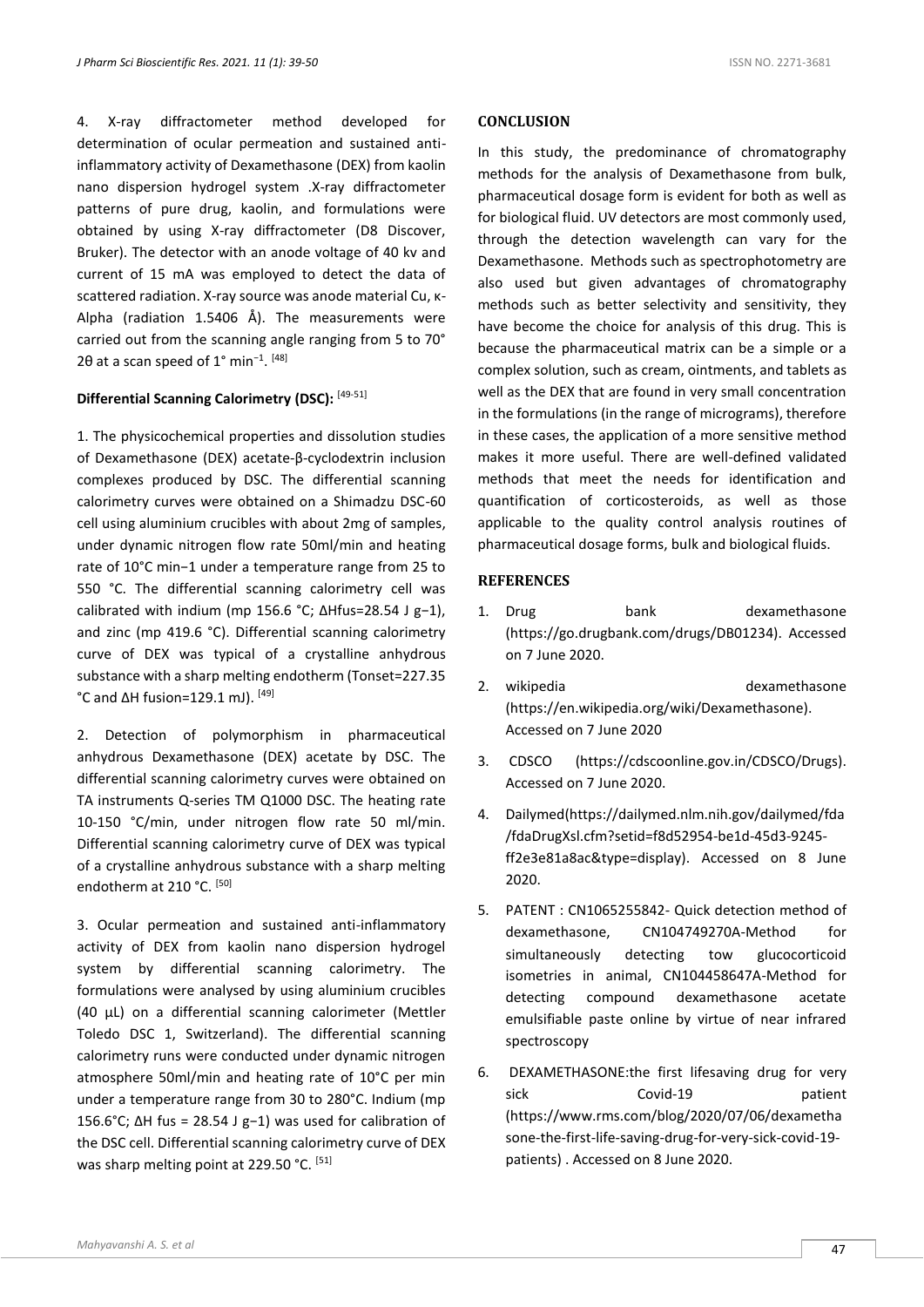- 7. Clinical trial trial (https://clinicaltrials.gov/ct2/show/NCT04327401). Accessed on 8 June 2020.
- 8. CEBM: DEXAMETHASON (https://www.cebm.net/covid-19/dexamethasone/). Accessed on 8 June 2020.
- 9. Pub chem. (https://pubchem.ncbi.nlm.nih.gov/compound/Dexa methasone#section=Fire-Fighting). Accessed on 8 June.
- 10. Chauhan A. Analytical Method Development and Validation: A Concise Review, Anal Bioanal Tech, 2015; 233(6):155-172.
- 11. Behera S. UV-Visible Spectrophotometric Method Development and Validation of Assay of Paracetamol Tablet Formulation, J Anal Bioanal Techniques, 2012; 151(3):417-498.
- 12. Shaik, Abdul. Development and validation of UV spectrophotometric method for the estimation of Dexamethasone sodium phosphate in bulk and Pharmaceutical dosage form.Indo .American Journal of Pharmaceutical Research,2013; 122(4):145-156.
- 13. Friedrich, Rossana Barcellos.Validation of a simple and rapid UV spectrophotometric method for dexamethasone assay in tablet, Química Nova, 2009; 32(4):1052-1054.
- 14. Katakam.Stability indicating HPLC method for simultaneous determination of dexamethasone sodium phosphate and chloramphenicol in bulk and formulations, International Journal of Pharmacy and Pharmaceutical Sciences, 2012; 67(4):505-510.
- 15. Chen, Quan & Zielinski. A validated stability-indicating HPLC method for the determination of dexamethasone related substances on dexamethasone-coated drug-eluting stents, Journal of pharmaceutical and biomedical analysis, 2008; 48(2):732-738.
- 16. Prakash, Katakam&Sireesha, Karanam. HPLC-UV method for simultaneous determination of sparfloxacin and dexamethasone sodium phosphate in eye drops, Pakistan journal of pharmaceutical sciences, 2019; 32(4):1057-1061.
- 17. Garcia, C &Breier. Determination of dexamethasone acetate in cream by HPLC, Journal of pharmaceutical and biomedical analysis, 2003; 31(2):597-600.
- 18. Spangler, M. &Mularz. A validated stability-indicating method for the assay of dexamethasone in drug substance and drug product analyses and the assay of preservatives in drug product, Chromatographia, 2001; 54(4):329-334.
- 19. Suhagia, Bhanubhai&M.J.Dabhi. Simultaneous Determination of Moxifloxacin Hydrochloride and Dexamethasone Sodium Phosphate in eye Drops by HPLC and Absorbance Correction Method, journal of chemistry and pharmaceutical research, 2012; 34(5):4462-4467.
- 20. Suhagia, Bhanubhai&H.Desai, Urvish& Patwari. RP-HP LCMethod for Simultaneous Estimation of Ciprofloxacin and Dexamethasone in Eye/Ear Drops, International Journal of Pharmaceutical Science and Drug research, 2013; 47(5):62-66.
- 21. Bonthu, Mohan &Atmakuri. Validated spectrophotometric and stability indicating RP-HPLC methods for the simultaneous estimation of gatifloxacin and dexamethasone in ophthalmic dosage form, International journal of pharmaceutical scince and Research, 2016; 14(2):617-634.
- 22. Xiong, Yuan & Xiao. Development and validation of a stability-indicating RP-HPLC method to separate low levels of dexamethasone and other related compounds from betamethasone, Journal of Pharmaceutical and Biomedical Analysis, 2009; 49(3):646-654.
- 23. Baranowska, Irena & Kowalski, Bartosz. The Development of SPE Procedures and an UHPLC Method for the Simultaneous Determination of Ten Drugs in Water Samples. Water, Air, & Soil Pollution, 2010; 211(6):417-425.
- 24. Liu, Hongxia& Chen. Separation and determination of dexamethasone sodium phosphate in cochlear perilymph fluid by liquid chromatography with ultraviolet monitoring and electrospray ionization mass spectrometry characterization,Journal of chromatography. B, Analytical technologies in the biomedical and life sciences, 2004; 805(2):255-260
- 25. Sebastianelli, Martina & Forte. LC-MS/MS analyses of bile and histological analyses of thymus as diagnostic tools to detect low dose dexamethasone illicit treatment in beef cattle at slaughterhouse, Steroids, 2020; 160(3):108671-108675.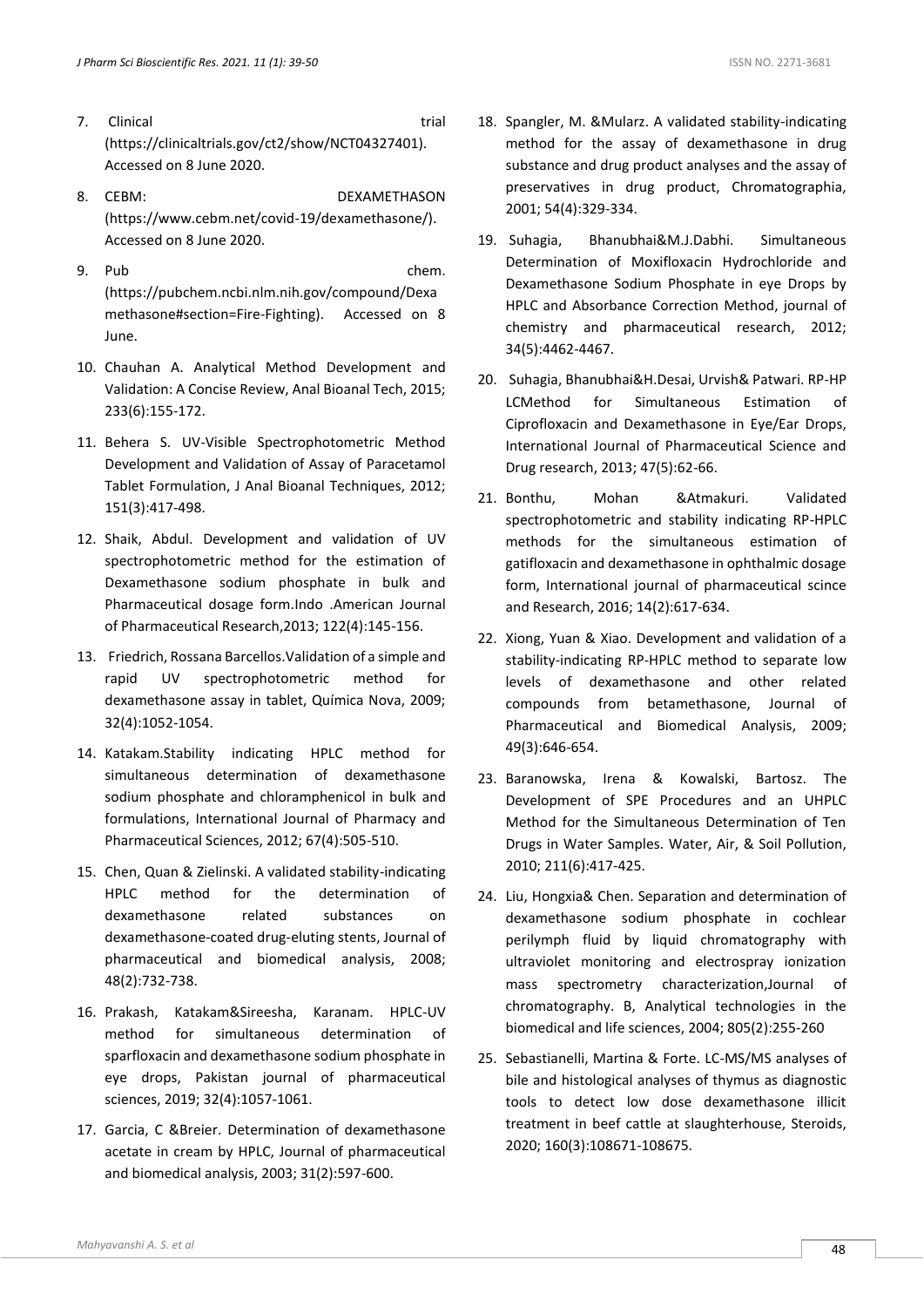- 26. Chiesa, Luca & Nobile. Suitability of bovine bile compared to urine for detection of free, sulfate andglucuronateboldenone,androstadienedione, cortisol, cortisone, prednisolone, prednisone and dexamethasone by LC–MS/MS, Food Chemistry, 2015; 188(4):131-134.
- 27. Earla, Ravinder &Boddu. Development and validation of a fast and sensitive bioanalytical method for the quantitative determination of glucocorticoids-Quantitative measurement of dexamethasone in rabbit ocular matrices by liquid chromatography tandem mass spectrometry, Journal of pharmaceutical and biomedical analysis, 2010; 52(1):525-533
- 28. Patel, Parul&Tanna. Dexamethasone quantification in dried blood spot samples using LC-MS: The potential for application to neonatal pharmacokinetic studies. Journal of chromatography. B, Analytical technologies in the biomedical and life sciences. 2010, 878(9):3277- 3282.
- 29. Vincenti, Marco &Girolami. Study of Dexamethasone Urinary Excretion Profile in Cattle by LC-MS/MS: Comparison between Therapeutic and Growth-Promoting Administration, Journal of agricultural and food chemistry, 2009; 57(3):1299-1306.
- 30. Yuan, Yin & Zhou. Development and validation of a highly sensitive LC-MS/MS method for the determination of dexamethasone in nude mice plasma and its application to a pharmacokinetic study, Biomedical Chromatography, 2014; 29(3):3311-3316.
- 31. Zhang, Mei & Moore. Determination of dexamethasone and dexamethasone sodium phosphate in human plasma and cochlear perilymph by liquid chromatography/tandem mass spectrometry, Journal of chromatography, 2011; 879(9):17-24.
- 32. Maher, Hadir&Alzoman. Simultaneous determination of dexamethasone and lenalidomide in rat plasma by solid phase extraction and ultra-performance liquid chromatography-tandem mass spectrometry: Application to pharmacokinetic studies. RSC Adv, 2015; 65(5):1039-1056.
- 33. Seid, Y. &Hymete, Ariaya&Bekhit, Adnan. Application of a stability-indicating HPTLC method for simultaneous determination of chloramphenicol and dexamethasone sodium phosphate in eye drop,Thai

Journal of Pharmaceutical Sciences, 2012; 36(2):94- 107.

- 34. Abdelwahab, Nada & Ali. Simultaneous Determination of Thalidomide and Dexamethasone in Rat Plasma by Validated HPLC and HPTLC With Pharmacokinetic Study, Journal of chromatographic science, 2018; 57(3):1093-1094.
- 35. de wasch, Katia & De Brabander. Differentiation between dexamethasone and betamethasone in a mixture using multiple mass spectrometry, Journal of chromatography, 2001; 926(7):79-86.
- 36. Huetos, Olga & López. Determination of dexamethasone in urine by gas chromatography with negative chemical ionization mass spectrometry, Journal of chromatography, 2003; 788(3):137-146.
- 37. Kasuya, Yasuji & Althaus. Quantitative determination of dexamethasone in human plasma by stable isotope dilution mass spectrometry, Journal of pharmaceutical sciences, 1984; 73(2):446-51.
- 38. Kayganich, Kathleen & Watson. Determination of plasma dexamethasone by chemical oxidation and electron capture negative ionization mass spectrometry. Biomedical & environmental mass spectrometry, 1990; 19(3):341-347.
- 39. Minagawa, Kazuo &Kasuya. Determination of dexamethasone in human plasma and urine by electron-impact mass spectrometry, Journal of chromatography, 1985; 343(7):231-237.
- 40. Baeyens, Vincent &Varesio. Determination of dexamethasone in tears by capillary electrophoresis, Journal of chromatography, 1997, 692(3):222-6.
- 41. Berzas, J. &Castañeda, G. & Pinilla, M. Micellar Electrokinetic Capillary Chromatography as an Alternative Method for the Determination of Estrogens. Analytical Letters - ANAL LETT, 1999; 32(3), 2453-2469.
- 42. Raith, Klaus &Althoff. Two examples of rapid and simple drug analysis in pharmaceutical formulations using capillary electrophoresis: Naphazoline, dexamethasone and benzalkonium in nose drops and nystatin in an oily suspension, Electrophoresis, 1998; 19(3):2907-2911.
- 43. Song, Lihua& Bai, Jianguo& Zhou, Weihong. Determination of Betamethasone and Dexamethasone in Human Urine3 and Serum by MEKC